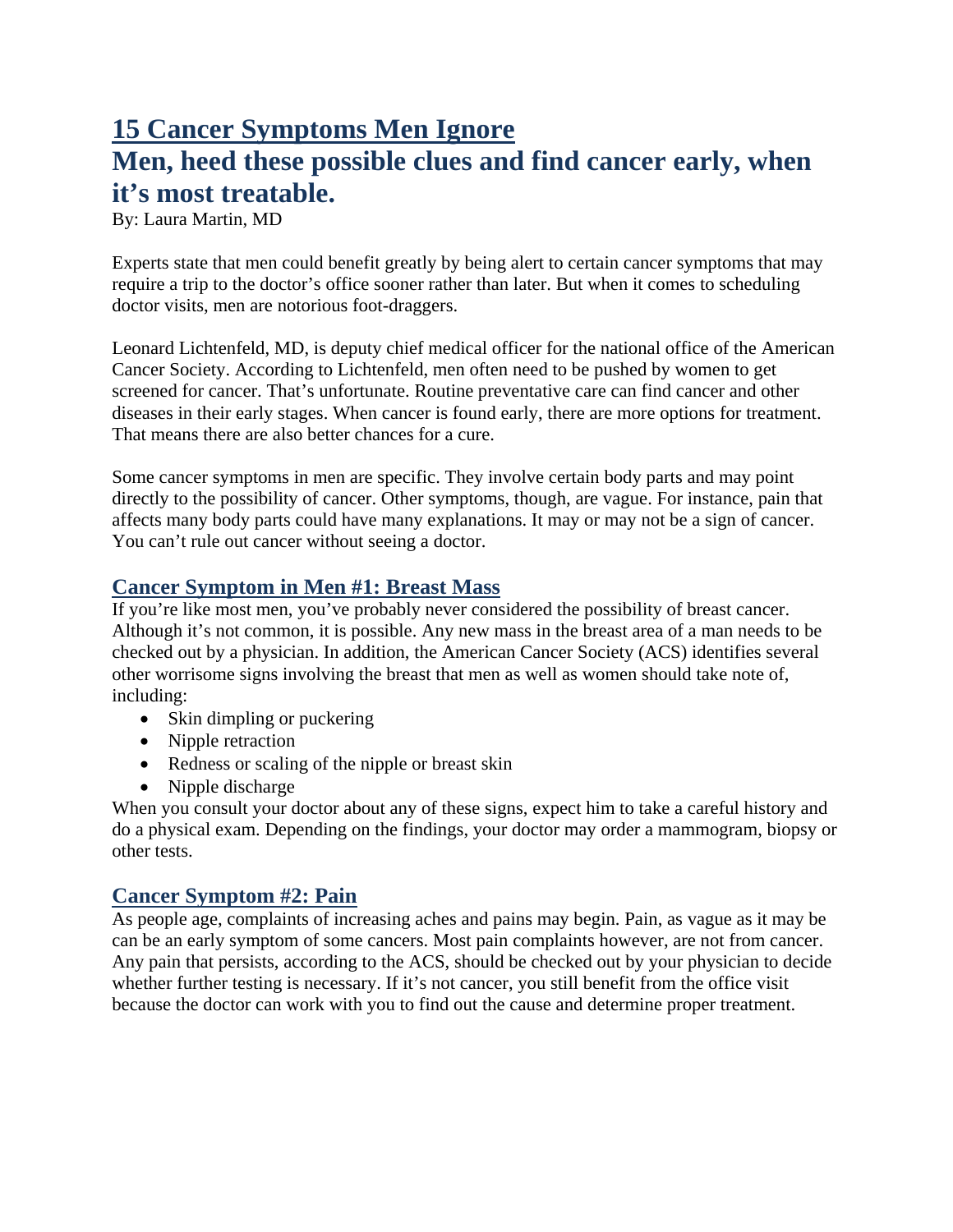# **Cancer Symptom #3: Changes in Testicles**

Testicular cancer occurs most often in men aged 29-39. The American Cancer Society recommends men get a testicular exam by a doctor as part of a routine cancer-related checkup. Some doctors also suggest a monthly self-exam. Being aware of troublesome testicular symptoms between exams is wise. Any change in the size of the testicles, such as growth or shrinkage should be a concern. In addition, any swelling, lump, or feeling of heaviness in the scrotum should not be ignored. Some testicular cancers occur very quickly so early detection is especially crucial. Your doctor should do a testicular exam and an overall assessment of your health. If cancer is suspected, blood tests may be ordered as well as ultrasound and biopsy.

## **Cancer Symptom in Men #4: Changes in Lymph Nodes**

If you notice a lump or swelling in the lymph nodes under your armpit, your neck, or anywhere else – it could be a reason for concern. If you have a lymph node that gets progressively larger, and it's been longer than a month, see a doctor. Your doctor should examine you and determine any associated issues that could explain the lymph node enlargement, such as an infection. If there is no infection, a doctor will typically order a biopsy.

## **Cancer Symptom #5: Fever**

If you've got an unexplained fever, it may indicate cancer. Fever, though, may also be a sign of pneumonia or some other illness or infection that needs treatment. Most cancers will cause fever at some point. Often, fever occurs after the cancer has spread from its original site and invaded another part of the body. Fever can also be caused by blood cancers such as lymphoma or leukemia according to the American Cancer Society. Don't ignore a fever that can't be explained. See your doctor for cause and proper treatment.

#### **Cancer Symptom #6: Weight Loss Without Trying**

Unexpected weight loss is a concern…most of us do not lose weight easily. This is weight loss of more than simply a few pounds from a stepped-up exercise program or from eating less because of a busy schedule. If a man loses more than 10% of his body weight in a 3-6 month time period it's time to see the doctor. Your doctor should do a general physical exam, ask questions about your diet and exercise and decide if other tests are warranted.

## **Cancer Symptom #7: Gnawing Abdominal Pain & Depression**

Any man (or woman) who's got pain in the abdomen and is feeling depressed needs a checkup. Experts have found a link between depression and pancreatic cancer. Other symptoms of pancreatic cancer may include jaundice, a change in stool color – often gray – a darkening of the urine and itching over the whole body. Expect your doctor to do a careful physical exam and history. Your physician may order such diagnostic tests as ultrasound, CT scan or both, as well as other laboratory tests.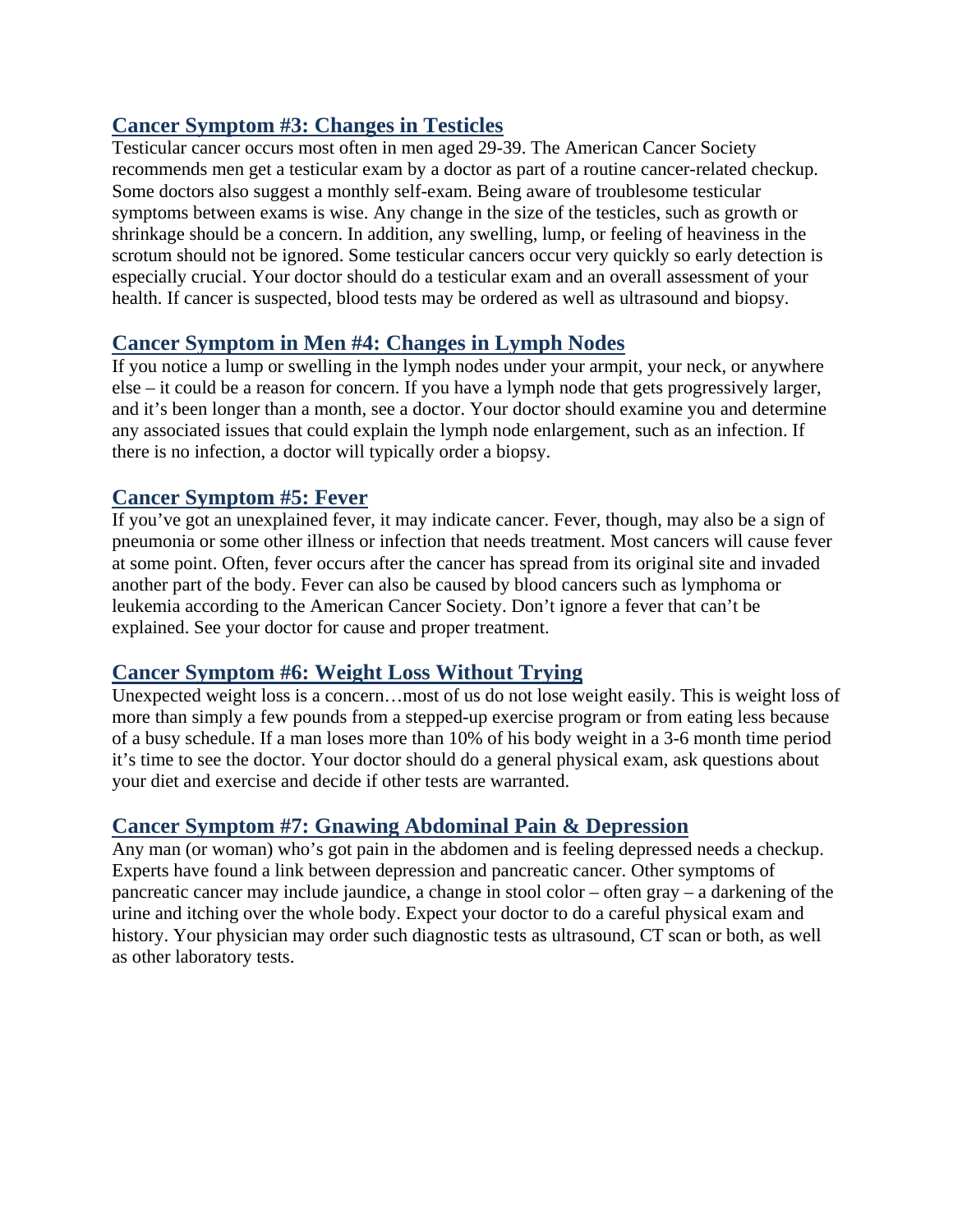#### **Cancer Symptom #8: Fatigue**

Fatigue is another vague symptom that could point to cancer in men but many other problems could cause fatigue as well. Like fever (#5), fatigue can set in after the cancer has grown but according to the ACS, it may happen early in cancers such as leukemia, colon cancer, or stomach cancer. If you often feel extremely tired and you don't get better with rest check with your doctor who can evaluate the fatigue along with any other symptoms in order to determine its cause and proper treatment.

#### **Cancer Symptom #9: Persistent Cough**

Coughs are expected with colds, the flu, and allergies. They are also a side effect of a medication. A very prolonged cough – defined as lasting more than three or four weeks – or a change in cough should not be ignored. These cough patterns warrant a visit to your doctor since they could be a symptom of cancer or they could indicate some other problem such as chronic bronchitis or acid reflux. Your doctor should take a careful history, examine your throat, listen to your lungs, determine their function with a spirometry test and, if you're a smoker, order x-rays. Once the reason for coughing is identified treatment can be determined.

#### **Cancer Symptom #10: Difficulty Swallowing**

Some men report difficulty swallowing but then ignore it, according to Dr. Lichtenfeld. Over time they change their diet to more liquid than solid. Swallowing difficulties may be a sign of gastrointestinal cancer, such as cancer of the esophagus. Let your doctor know if you're having trouble swallowing. Your doctor should take a careful history and possibly order a chest x-ray and a barium swallow. Your doctor may also refer you to a specialist for an upper GI endoscopy to examine your esophagus and upper GI tract.

#### **Cancer Symptom #11: Changes In The Skin**

You should be alert to not only changes in moles – a well-known sign of potential skin cancer – but also changes in skin pigmentation. Suddenly developing bleeding on your skin or excessive scaling are reasons to check with your doctor. It's difficult to say how long is too long to observe skin changes but oncologists at Fox Chase Cancer Center recommend not to wait longer than several weeks. To find out what's causing the skin changes your doctor should take a careful history and perform a physical exam. A biopsy may also be ordered to rule out cancer.

#### **Cancer Symptom #12: Blood Where It Shouldn't Be**

Anytime you see blood coming from a body part where you've never seen it before, see a doctor. If you start coughing up blood, spitting up blood, have blood in stool or in urine, it's time for a doctor visit. It's a mistake to assume blood in the stool is simply from a hemorrhoid, it could be colon cancer. Your physician should ask questions about your symptoms and order diagnostic testing such as a colonoscopy. The purpose of a colonoscopy is to identify any signs of cancer or pre-cancer or identify any other causes of the bleeding.